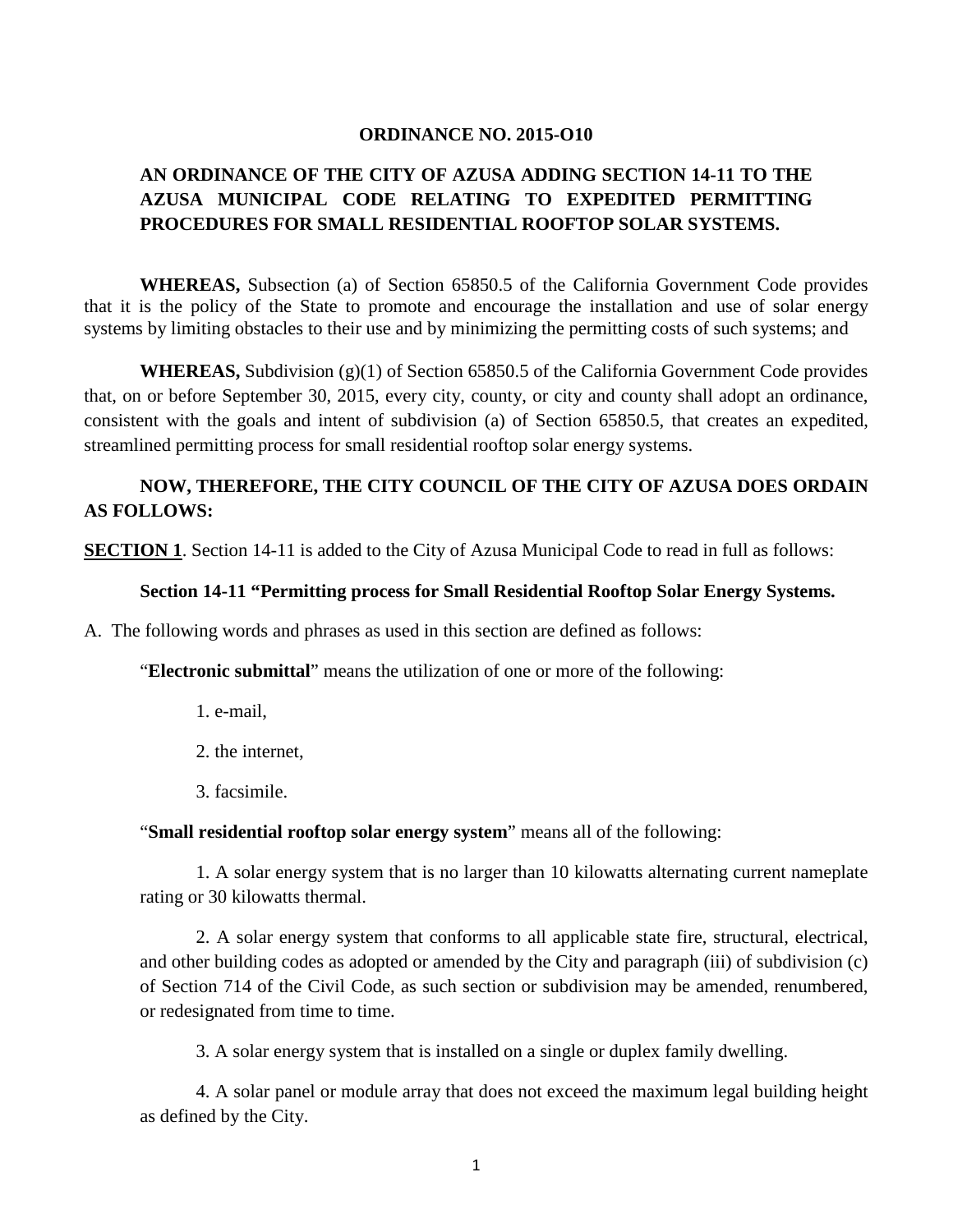"**Solar energy system**" has the same meaning set forth in paragraphs (1) and (2) of subdivision (a) of Section 801.5 of the Civil Code, as such section or subdivision may be amended, renumbered, or predesignated from time to time.

"**Specific, adverse impact**" means a significant, quantifiable, direct, and unavoidable impact, based on objective, identified, and written public health or safety standards, policies, or conditions as they existed on the date the application was deemed complete.

B. Section 65850.5 of the California Government Code provides that, on or before September 30, 2015, every city, county, or city and county shall adopt an ordinance that creates an expedited, streamlined permitting process for small residential rooftop solar energy systems.

C. The Building Official shall adopt an administrative, nondiscretionary expedited review process for small residential rooftop solar energy systems, which shall include standard plan(s) and checklist(s). The checklist(s) shall set forth all requirements with which small residential rooftop solar energy systems must comply with to be eligible for expedited review. The small residential rooftop solar system permit process, standard plan(s), and checklist(s) shall substantially conform to recommendations for expedited permitting, including the checklist and standard plans contained in the most current version of the California Solar Permitting Guidebook adopted by the Governor's Office of Planning and Research.

D. The checklist and all documents required for the submission of an expedited small residential rooftop solar energy system application shall be published on the city's internet website. The applicant may submit the permit application and associated documentation to the City's building division by personal, mailed, or electronic submittal together with any required permit processing and inspection fees. In the case of electronic submittal, the electronic signature of the applicant on all forms, applications and other documentation may be used in lieu of a wet signature.

E. Prior to submitting an application, the applicant shall:

1. Verify to the applicant's reasonable satisfaction through the use of standard engineering evaluation techniques that the support structure for the small residential rooftop solar energy system is stable and adequate to transfer all wind, seismic, and dead and live loads associated with the system to the building foundation; and

2. At the applicant's cost, verify to the applicant's reasonable satisfaction using standard electrical inspection techniques that the existing electrical system including existing line, load, ground and bonding wiring as well as main panel and subpanel sizes are adequately sized, based on the existing electrical system's current use, to carry all new photovoltaic electrical loads.

F. An application that satisfies the information requirements in the checklist, as determined by the Building Official, shall be deemed complete. Upon receipt of an incomplete application, the Building Official shall issue a written correction notice detailing all deficiencies in the application and any additional information required to be eligible for expedited permit issuance.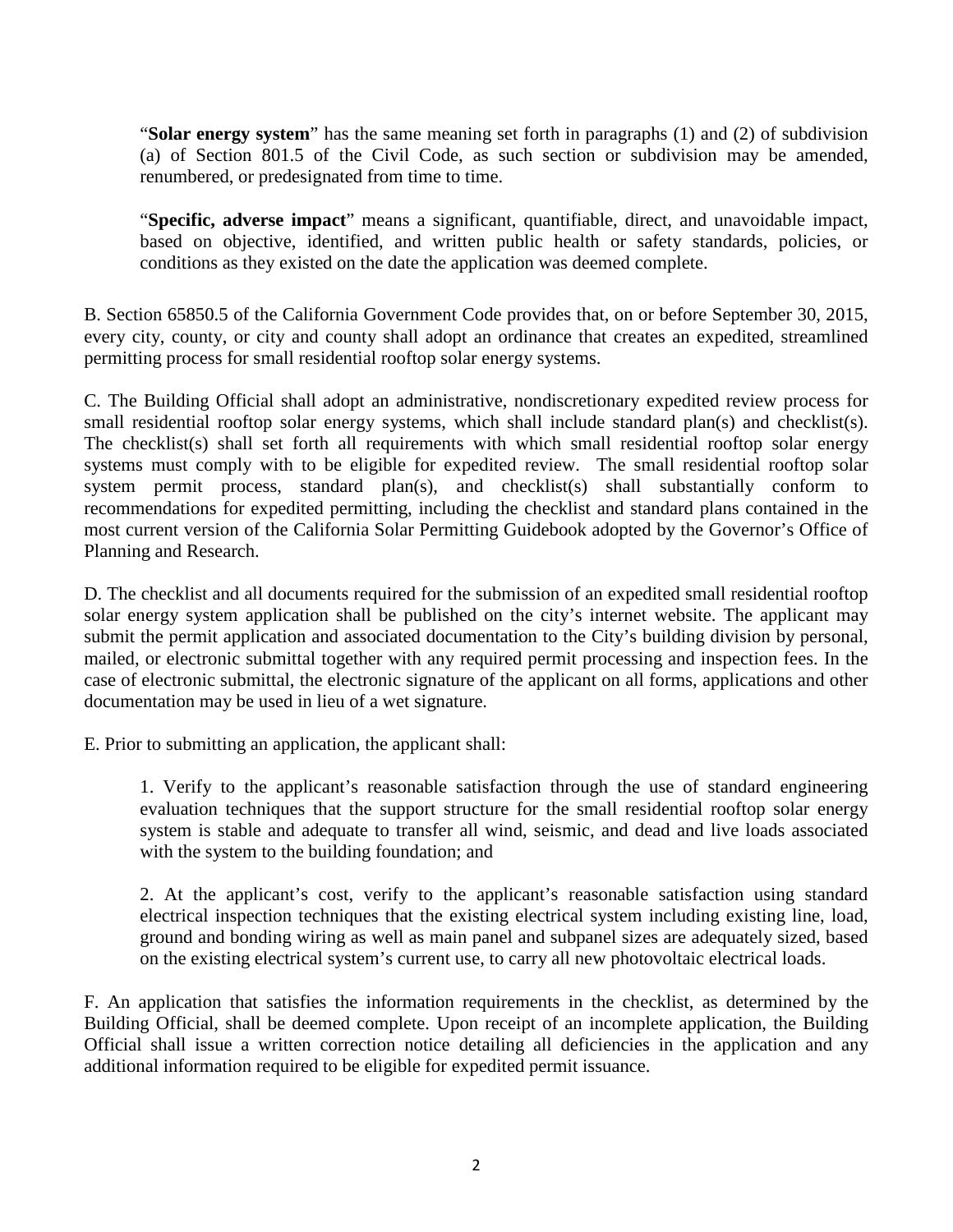G. Upon confirmation by the Building Official of the application and supporting documentation being complete and meeting the requirements of the checklist, standard plan, this section and local, state, and federal health and safety requirements, and unless the Building Official determines a use permit is warranted, the Building Official and/or designated City staff shall administratively approve the application and issue all required permits or authorizations within a reasonable period of time. Such approval does not authorize an applicant to connect the small residential rooftop energy system to the local utility provider's electricity grid. The applicant is responsible for obtaining such approval or permission from the local utility provider.

H. The Building Official may require an applicant to apply for a use permit if the Building Officials finds, based on substantial evidence, that the solar energy system could have a specific, adverse impact upon the public health and safety. Such decision may be appealed to the Planning Commission.

I. If a use permit is required, the Building Official may deny an application for the use permit if the Building Official makes written findings based upon substantive evidence in the record that the proposed installation would have a specific, adverse impact upon public health or safety and there is no feasible method to satisfactorily mitigate or avoid, as defined, the adverse impact. Such findings shall include the basis for the rejection of the potential feasible alternative for preventing the adverse impact. Such decision may be appealed to the Planning Commission.

- **1.** Any condition imposed on an application shall be designed to mitigate the specific, adverse impact upon health and safety at the lowest possible cost.
- **2.** "A feasible method to satisfactorily mitigate or avoid the specific, adverse impact" includes, but is not limited to, any cost-effective method, condition, or mitigation imposed by the City on another similarly situated application in a prior successful application for a permit. The City shall use its best efforts to ensure that the selected method, condition, or mitigation does not significantly increase the cost of the system or decrease its efficiency or specified performance in excess of the following:
	- i. For Water Heater Systems or Solar Swimming Pool Heating Systems: an amount exceeding 10 percent of the cost of the system, but in no case more than one thousand dollars (\$1,000), or decreasing the efficiency of the solar energy system by an amount exceeding 10 percent, as originally specified and proposed.
	- ii. For Photovoltaic Systems: an amount not to exceed one thousand dollars (\$1,000) over the system cost as originally specified and proposed, or a decrease in system efficiency of an amount exceeding 10 percent as originally specified and proposed.

J. The City shall not condition approval of an application on the approval of an association, as defined in Section 4080 of the Civil Code.

K. For a small residential rooftop solar energy system eligible for expedited review, only one inspection shall be required, which shall be done in a timely manner by the City of Azusa Building Division. If a small residential rooftop solar energy system fails inspection, a subsequent inspection is authorized; however the subsequent inspection need not conform to the requirements of this subsection.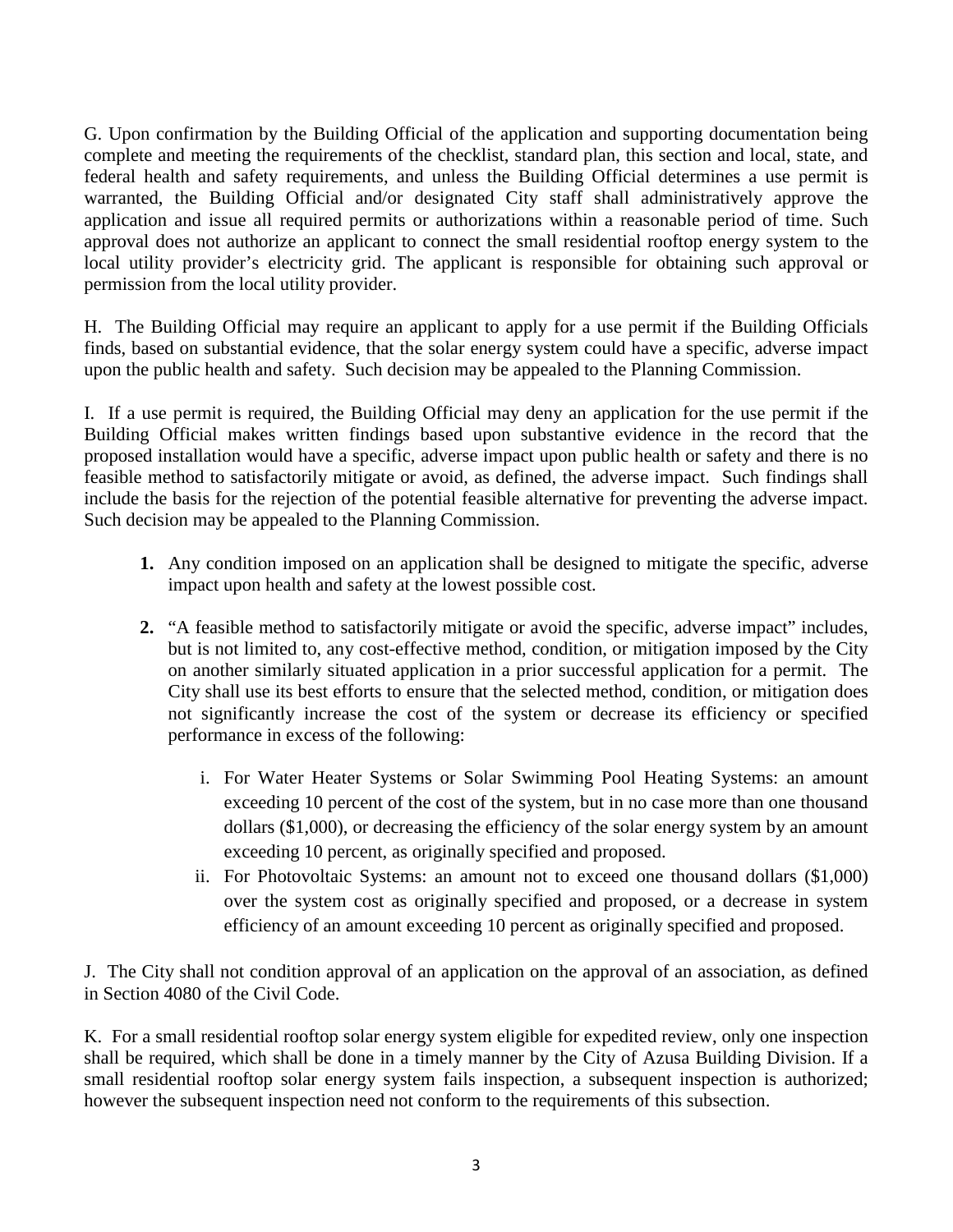**SECTION 2. CEQA**. The City Council hereby finds and determines that it can be see with certainty that there is no possibility that this ordinance may have a significant adverse effect on the environment. This ordinance does not result in any direct development of any parcel of land or direct physical changes to the environment. Thus, the adoption of this ordinance is exempt from the requirements of the California Environmental Quality Act (CEQA) pursuant to Section 15061 (b) (3) of the CEQA Guidelines.

**SECTION 3. Severability**. If any section, subsection, phrase, or clause of this ordinance is for any reason held to be unconstitutional, such decision shall not affect the validity of the remaining portions of this ordinance. The City Council hereby declares that it would have passed this ordinance and each section, subsection, phrase or clause thereof irrespective of the fact that any one or more sections, subsections, phrases, or clauses be declared unconstitutional.

**SECTION 4. Certification/Summary**. The City Clerk shall certify the passage of this ordinance and shall, with fifteen (15) days after the passage and adoption thereof, cause the same to be published as required by law, in a local weekly newspaper of general circulation and which is hereby designated for that purpose. Alternatively, the City Clerk may cause a summary of this Ordinance to be prepared and published as provided by California Government Code Section 36933 ( c) (1). The summary shall be published in a local weekly newspaper of general circulation and a certified copy of the full text of this Ordinance shall be posted in the Office of the City Clerk at least five (5) days prior to the City Council meeting at which this Ordinance is to be adopted. Within fifteen days (15) days after the adoption of this Ordinance, the City Clerk shall cause a summary to be published in a local weekly newspaper of the general circulation with the names of those City Council members voting for and against this Ordinance and shall post in the Office of the City Clerk a certified copy of the full text of this Ordinance along with the names of those City Council members voting for and against this Ordinance.

**SECTION 5. Effective Date**. This ordinance shall take effect thirty (30) days after its passage or on September 30, 2015, whichever is later.

**PASSED, APPROVED** and **ADOPTED** this 19<sup>th</sup> day of October, 2015.

/s/ Joseph Romero Rocha, Mayor

## **ATTEST:**

/s/ Jeffrey Lawrence Cornejo, Jr., City Clerk